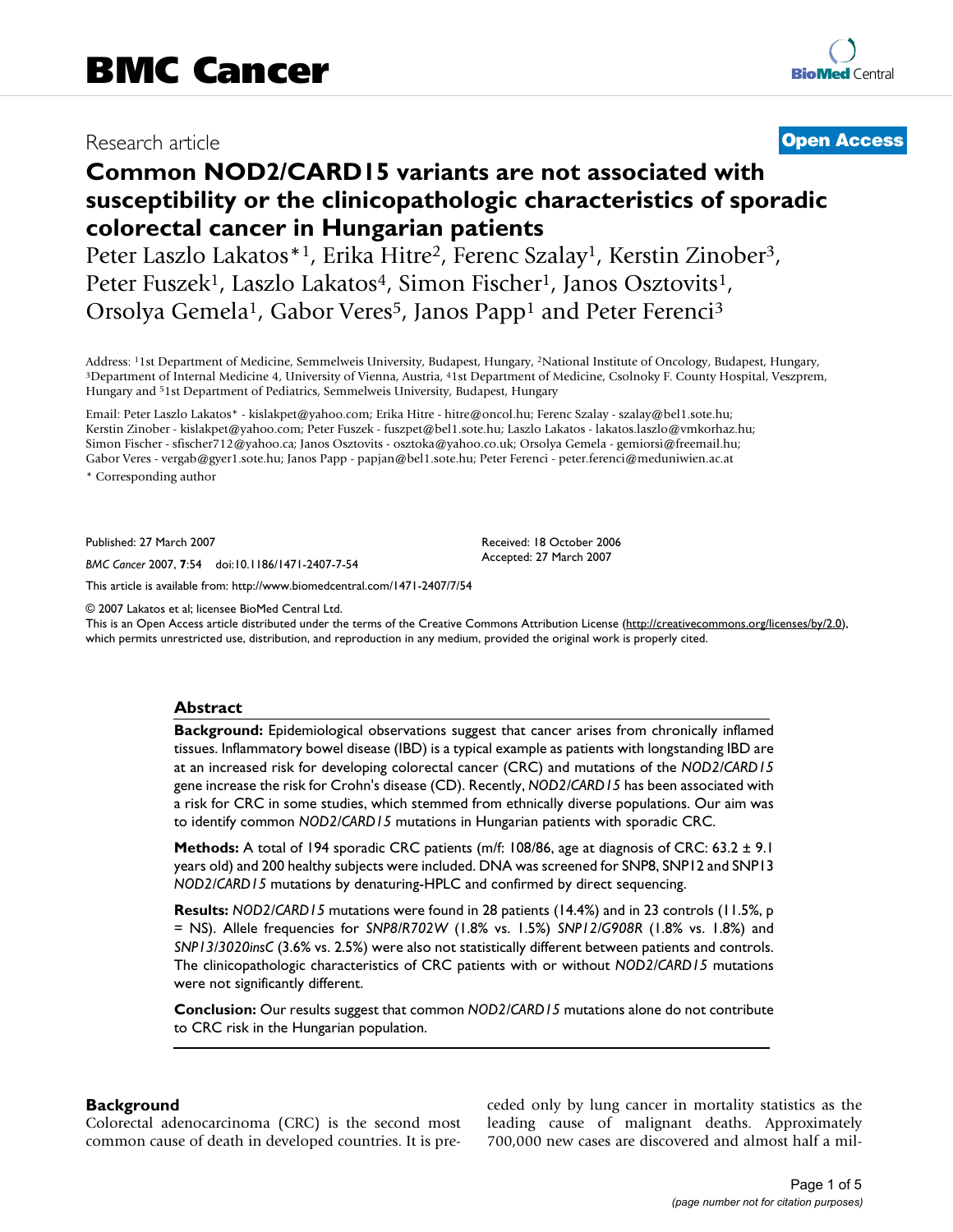lion patients die of the disease each year [1]. In Hungary, CRC mortality has almost tripled in the past four decades, with a great proportion of the patients being diagnosed only in advanced stages [2]. The pathogenesis of sporadic CRCs is thought to be multifactorial, with multiple genetic and various environmental factors involved [3-5].

Epidemiological studies have suggested that chronic continuous inflammation predisposes to cancer [6]. A typical example is the association between inflammatory bowel diseases (IBD) and colorectal cancer (CRC) [7]. Although CRC, complicating ulcerative colitis and Crohn's disease, accounts for only 1–2% of all cases of CRC in the general population, it is considered a serious complication of the disease accounting for 1 in 6 of all deaths in IBD patients [8,9]. Precursor lesions of CRC may often have inflammatory histological features [10]. Inflammation may favour tumorigenesis by inducing DNA damage [11] stimulating continuous cell proliferation or apoptosis [12] and stimulating angiogenesis.

Assuming that the underlying chronic inflammation in IBD may be implicated in the progression of CRC, genetic factors, known to be involved in the chronic inflammatory process in ulcerative colitis and Crohn's disease, may simultaneously hasten the development of CRC in IBD patients. Several studies have shown that *NOD2/CARD15*, a gene that overlaps with the IBD1 locus on chromosome 16q12, is significantly associated with susceptibility to IBD [13]. The physiological role of the *CARD15/NOD2* protein remains under detailed examination. It is a cytoplasmic protein expressed in peripheral blood monocytes, Paneth cells and intestinal epithelial cells, and is structurally related to the well-described R proteins in plants, which mediate host resistance to microbial pathogens [14]. Variant alleles result in altered NF-κB activity [15,16]. Variant *NOD2/CARD15* alleles are also associated with reduced α-defensin secretion from Paneth cells in response to bacteria [17]. Finally, *NOD2/CARD15* was found to be involved in the regulation of TLR2 [18] and carriers of the variant alleles exhibited increased intestinal permeability [19].

Two single-nucleotide polymorphisms of *NOD2/CARD15* (*SNP8: R702W* and *SNP12: G908R*) and a frameshift mutation (*SNP13: 3020insC*) were shown by independent groups to be associated with susceptibility to CD [20,21]. The presence of one variant allele increases the risk of developing CD 1.5–4.3-fold, and of two copies by up to 20–40-fold [22,23], yet rates are lower in Northern Europe [24].

Recently, *NOD2/CARD15* was found to increase the risk for colorectal cancer (CRC). Kurzawski *et al*. [25] found that the presence of 3020insC mutation increased the risk of developing CRC by 2.23-fold in Polish patients with an older average age at diagnosis. This was however not confirmed in a Finnish study by Alhopuro *et al*. [26]. Noteworthy, in the most recent Greek study, all three common variants were found to be associated with an increased risk for CRC (OR: 2.4–5.2) [27].

In light of these findings, and given that the frequency of the mutations varies in different populations, our aim was to investigate the presence of the three common *NOD2/ CARD15* variants in a large cohort of patients with sporadic CRC in Hungary, a country with a high CRC incidence rate, comparable to that observed in Poland.

## **Methods**

One hundred and ninety-four consecutive Caucasian patients with sporadic CRC were investigated (male/ female: 108/86, age at diagnosis of CRC:  $63.2 \pm 9.1$  years old). All patients with known hereditary cancer syndromes and previous diagnosis of IBD or a positive family history of CRC were excluded. The clinical data, symptoms (hematochezia, weight loss, anemia, changes in bowel movement habits) and clinicopathologic characteristics of the patients are shown in Table 2.

The control group for mutation analysis consisted of 200 gender-matched healthy Caucasian subjects (male/ female: 102/98), without any known gastrointestinal disease. Also colorectal cancer was absent in the family history of controls [23]. The study was approved by the Semmelweis University Regional and Institutional Committee of Science and Research Ethics. Each patient was informed on the nature of the study and signed the informed consent form.

## *Detection of NOD2/CARD15 SNP8, SNP12 and 13 mutations*

Genomic DNA was isolated from whole blood according to the QIAamp DNA blood mini kit (QIAGEN GmbH, Germany). Each exon was amplified by PCR using previously published primer sequences [23]. The initial denaturation step (at 94°C for 7 min) was necessary in order to activate the AmpliTaq Gold (Applied Biosystems, Foster City, CA, USA), followed by 33 cycles (at 94°C for 20 s, at 61°C for 30 s, at 72°C for 25 s) with a final extension step at 72°C for 7 min. Then, denaturing high-performance liquid chromatography (dHPLC, wave DNA fragment analysis system, Transgenomic Limited, UK) was performed to analyze the exons. In the final step, PCR products were denatured at 94°C for 5 min to induce heteroduplex formation during the subsequent step of slowly cooling down to room temperature, over thirty minutes. Five microliters of these PCR products was then automatically loaded onto the DNASep cartridge (Transgenomic Limited, UK) in the wave system. The specific acetonitrile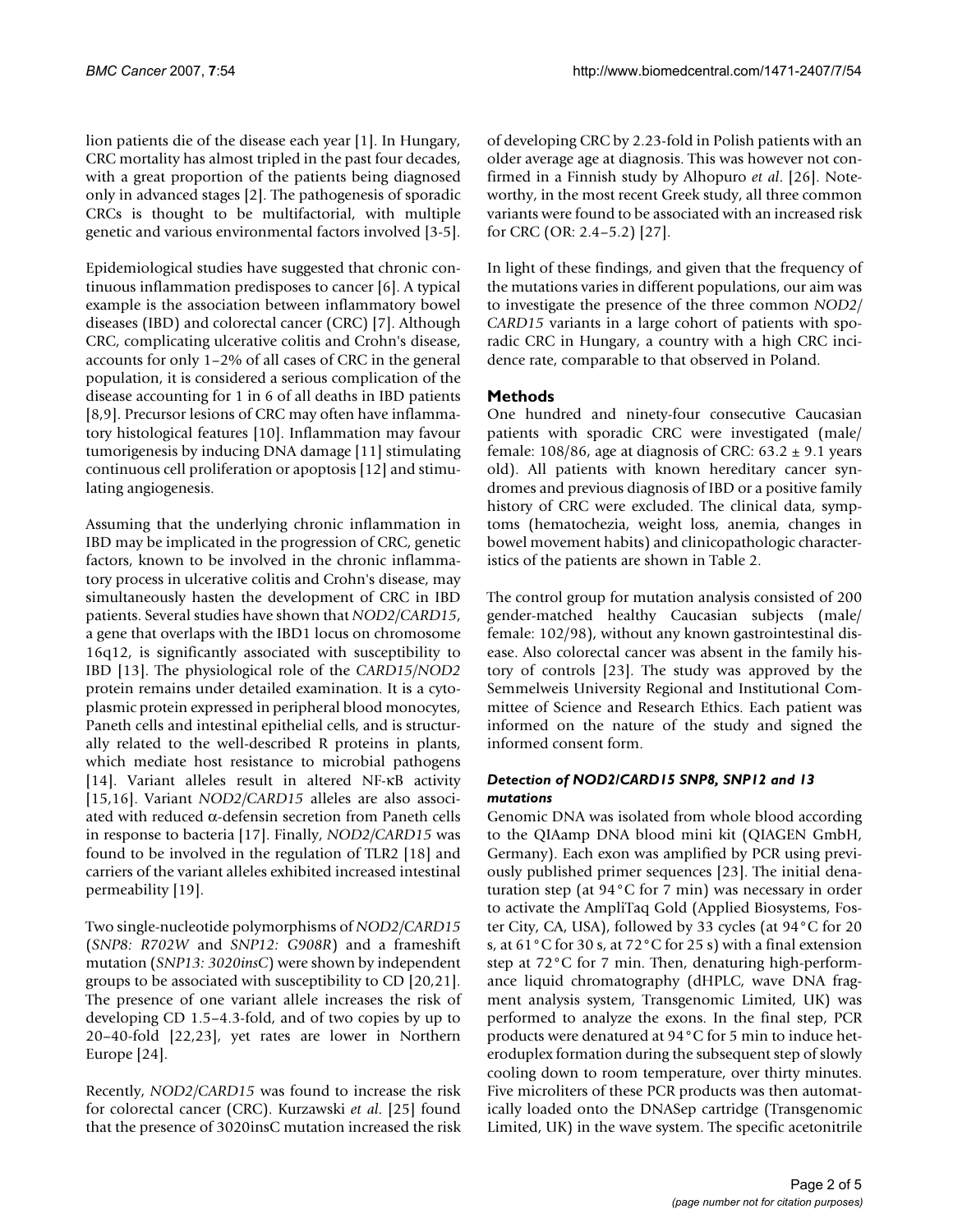|                                | <b>R702W (SNP8)</b> |                | G908R (SNP 12)   |                  | 3020insC (SNP 13)          |                  |
|--------------------------------|---------------------|----------------|------------------|------------------|----------------------------|------------------|
|                                | $CRC \n  n$ $(*)$   | Controls n (%) | CRC $n$ $%$      | controls $n$ $%$ | $CRC \n  n$ $\binom{%}{n}$ | controls $n$ $%$ |
| Wild type                      | 187 (96.4)          | 194 (97.0)     | 187 (96.4)       | 193 (96.5)       | 180 (92.8)                 | 190 (95.0)       |
| <b>All Carriers</b>            | 7(3.6)              | 6(3.0)         | 7(3.6)           | 7(3.5)           | 14(7.2)                    | 10(5.0)          |
| <b>Heterozygous</b>            | 7(3.6)              | 6(3.0)         | 7(3.6)           | 7(3.5)           | 14(7.2)                    | 10(5.0)          |
| <b>Allele frequency</b>        | 7(1.8)              | 6(1.5)         | 7(1.8)           | 7(1.8)           | 14(3.6)                    | 10(2.5)          |
| <b>P</b> value for<br>carriers | 0.78                |                | 0.95             |                  | 0.40                       |                  |
| $OR_{\text{carrier}}$ (95%CI)  | 1.21 (0.39–3.67)    |                | I.03 (0.35–3.00) |                  | l.48 (0.64–3.41)           |                  |

**Table 1:** *NOD2/CARD15 SNP8, 12* **and** *13* **in patients with sporadic colorectal cancer (CRC) and (CD) and controls**

gradient to elute each exon was established by using the WaveMaker 3.4.4 software. The particular run temperature for the detection of each SNP was determined using positive controls, which were kindly provided by Dirk Seegert from Kiel, Germany.

Finally, when a sequence variation was observed in the dHPLC profile, the relevant PCR product was sequenced on both strands to confirm the alteration. Sequencing reactions were performed with the ABI BigDye terminator cycle sequencing kit v1.1 (Applied Biosystems, Foster City, CA, USA) and samples were sequenced on an ABI Prism 310 genetic analyzer (Applied Biosystems, Foster City, CA, USA).

## *Statistical analysis*

Variables were tested for normality by Shapiro Wilk's W test. T-test with separate variance estimates,  $\chi^2$ -test and  $\chi^2$ test with Yates correction were used to test differences between patients with CRC and controls, as well as within subgroups of CRC patients. Odds ratios (OR) and logistic regression were calculated to compare genetic and clinical data. A p value < 0.05 was considered statistically significant. For the statistical analysis, SPSS12.0 (SPSS Inc, Chicago, IL, USA) was used with the help of a statistician (Dr. Peter Vargha).

## **Results**

A large number of CRC patients were diagnosed at an advanced stage (T stage III-IV: 76.2%) and with clinical symptoms (57.7%) as shown in Table 2. *NOD2/CARD15* mutations were found in 28 patients (14.4%) and in 23 controls (11.5%, p = 0.45, OR: 1.29 (95%CI: 0.72–2.34). Allele frequencies for *SNP8/R702W* (1.8% vs 1.5%), *SNP12/G908R* (1.8% vs. 1.8%) and *SNP13/3020insC* (3.6% vs. 2.5%) were also not statistically different between CRC patients and controls (see Table 1). All patients and controls were heterozygous for a particular mutation, no homozygous or compound heterozygous carriers were identified.

There was no difference between the age at diagnosis in the group of patients harboring at least one mutation (mean age  $64.5 \pm 7.9$  years old) compared to the patients without the mutations (mean age  $63.0 \pm 9.3$  years old). Furthermore, the *CARD15/NOD2* variants carrier status was not associated with any of the examined clinicopathologic variables (Table 2).

## **Discussion**

Contrary to previous reports, in the present study we were unable to detect an association between the prevalence of common *NOD2/CARD15* mutations and the risk for sporadic CRC in a Hungarian population. Comparable variant allele frequencies were observed in both, the patient and control groups.

A possible explanation for the differences between the previous studies and the present one may be the differences in carrier frequencies among the controls. An association between *NOD2/CARD15* was initially reported by a Polish study in 2004 [25]. The incidence of CRC in Poland is high, similar to Hungary. An association between the *3020insC* mutation and the risk for CRC (OR: 2.23) was reported in 250 Polish CRC patients older than 50 years, at the time of time diagnosis. The carrier frequency was 14.4% in this subgroup of patients, however, it was only 7% in controls. This was not confirmed in patients who were younger than 50 years, at the time of diagnosis or in patients with HNPCC or a family history of CRC. In addition, no other common *NOD2/CARD15* mutations were examined in the study.

In contrast, no association was found between the above mutation and the risk for CRC cases with or without family history in 926 CRC cases analyzed in a Finnish study. We have to note though, that the carrier (3.7%) as well as allele frequencies (1.9%) for both CRC patients and controls was lower in the Finnish study compared to the previous study as well as the present one. Variant allele frequencies in Finland (which by language is related to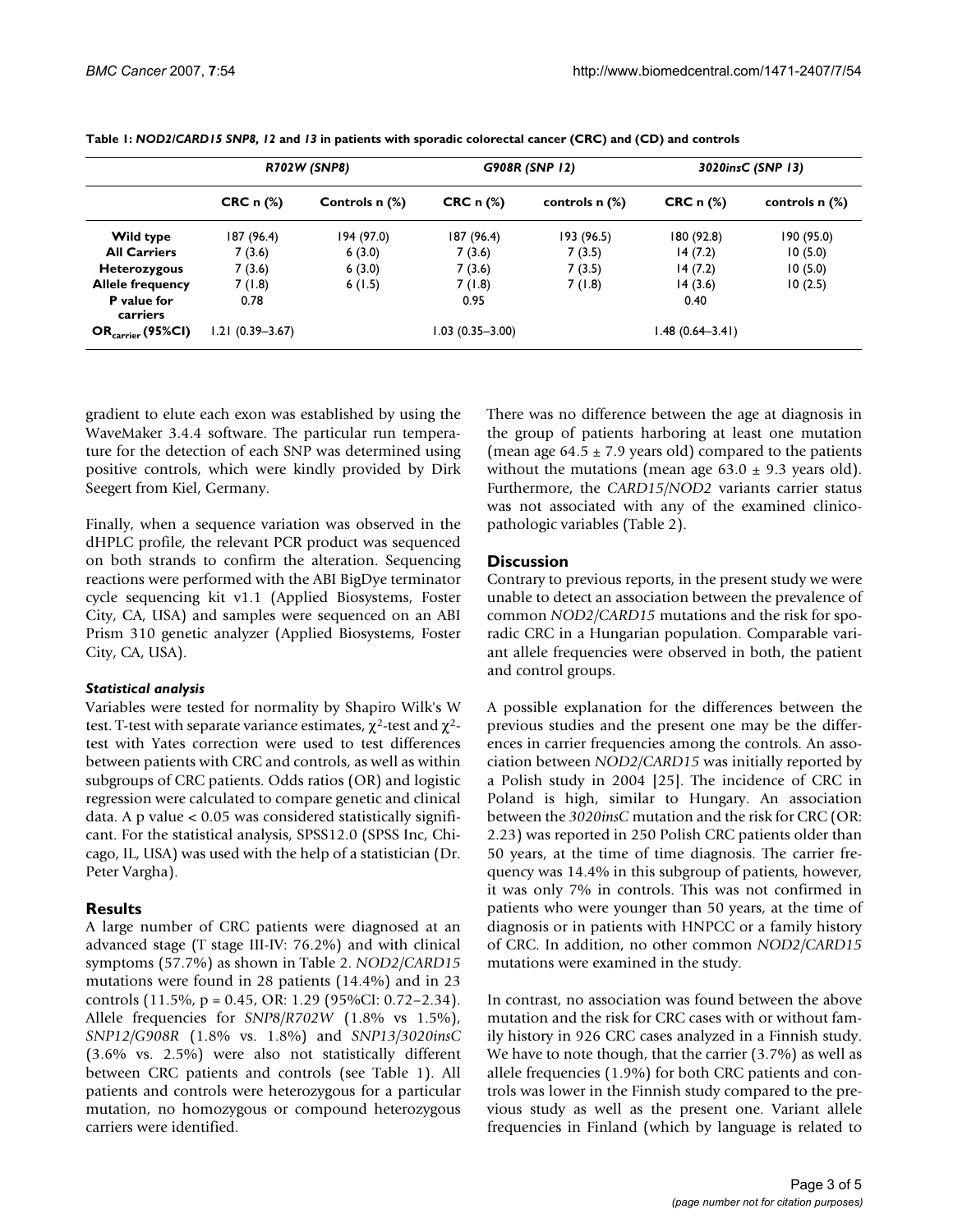|                          | Total ( $n = 194$ ) | Carrier ( $n = 28$ ) | Non-carrier ( $n = 166$ ) |
|--------------------------|---------------------|----------------------|---------------------------|
| Male/female              | 108/86              | 17/11                | 91/75                     |
| Age at diagnosis (years) | $63.2 \pm 9.1$      | $64.5 \pm 7.9$       | $63.0 \pm 9.3$            |
| Age                      |                     |                      |                           |
| $\leq$ 60 years          | 63                  | 9                    | 54                        |
| >60 years                | 3                   | 9                    | 112                       |
| Symptoms at diagnosis*   |                     |                      |                           |
| Yes                      | 112                 | 20                   | 92                        |
| No                       | 82                  | 8                    | 74                        |
| Tumor location           |                     |                      |                           |
| Rectum                   | 83                  | 6                    | 77                        |
| Left-colon               | 73                  | 15                   | 58                        |
| <b>Right colon</b>       | 38                  | 7                    | 31                        |
| T stage                  |                     |                      |                           |
|                          | 6                   | $\overline{2}$       | 4                         |
|                          | 40                  | 6                    | 34                        |
|                          | 113                 | 15                   | 98                        |
|                          | 35                  | 5                    | 30                        |
| N stage#                 |                     |                      |                           |
| 0                        | 63                  | 8                    | 55                        |
| $I$ or $2$               | 86                  | 10                   | 76                        |

**Table 2: Clinicopathologic characteristics of colorectal cancer patients (CRC) with respect to the presence or absence of** *NOD2/ CARD15* **mutations**

\*symptoms: hematochezia, weight loss, anemia, changes in bowel movement habits

# data available in 149 patients

p = not significant, by κ2 or T-test with separate variance estimates as appropriate

Hungary) were comparable to those previously reported in IBD patients [24]. The prevalence of *R702W, G908R* and *3020insC* was 3.3%, 0.6% and 4.8%, respectively, in the Finnish IBD study (in controls it was 1.8%, 0 and 1.7%) with only 3020insC being more common in CD compared to controls. Noteworthy, unlike in the Polish study in the study by Alhopuro *et al*., [26] patients with an age older than 50 years at diagnosis did not have an increased frequency of *3020insC* mutation (4.3%) compared to patients with an age <50 years at the time of CRC diagnosis. In addition, no differences in the variant *NOD2/CARD15* alleles were found between with any clinico-pathological characteristics.

The more recent study, from Greece, reported an association between all three common *NOD2/CARD15* variants and the risk for sporadic CRC in 104 consecutive patients and 100 controls. Carrier frequencies in CRC patients were surprisingly high; 23% for 3020insC, 9.6% for R702W and 13% for G908R compared to much lower rates in the controls (12%, 2% and 7%, respectively). In addition, carrier rates in CRC patients were comparable to the rates previously reported in Greek IBD patients [28]. Nonetheless, variant allele frequencies were much higher compared to the present study. In the most recent study by Roberts et al [29], not only *SNP8* (OR: 2.3) were associated with the risk of sporadic CRC but also the presence of any common variant alleles (OR:2.8, 95%CI: 1.5–5.4). In addition, two homozygous *SNP8* carriers were detected in the CRC patient group. Male gender was associated to the carriage of variant allele.

In concordance with a previous report from Finland [26], we did not find any association between clinicopathological characteristics or the location of the CRC and the presence of *NOD2/CARD15* variants. In contrast, in the Greek study [27], an association was found between the TNM stage at diagnosis and the presence of the variant *NOD2/ CARD15* allele. *NOD2/CARD15* variant alleles were associated with a more advanced TNM stage; however, partly due to the small number of patients, results were not corrected for other possible confounding factors (e.g. age at diagnosis or tumor differentiation). Finally, we have to note that according to previously published data (Polish-Greek study) a patient number of between 175–280 would be necessary to detect the reported association with a type I error of 0.05 and a type II error of 0.10, thus the present study had enough statistical power to detect the above differences in *NOD2/CARD15* polymorphisms if present.

## **Conclusion**

In summary, common NOD2/CARD15 mutations were not associated with disease susceptibility for sporadic CRC in a Hungarian population. This, in concordance with previous reports, suggests that it is unlikely that NOD2/CARD15 mutations alone are responsible for the development of sporadic CRC.